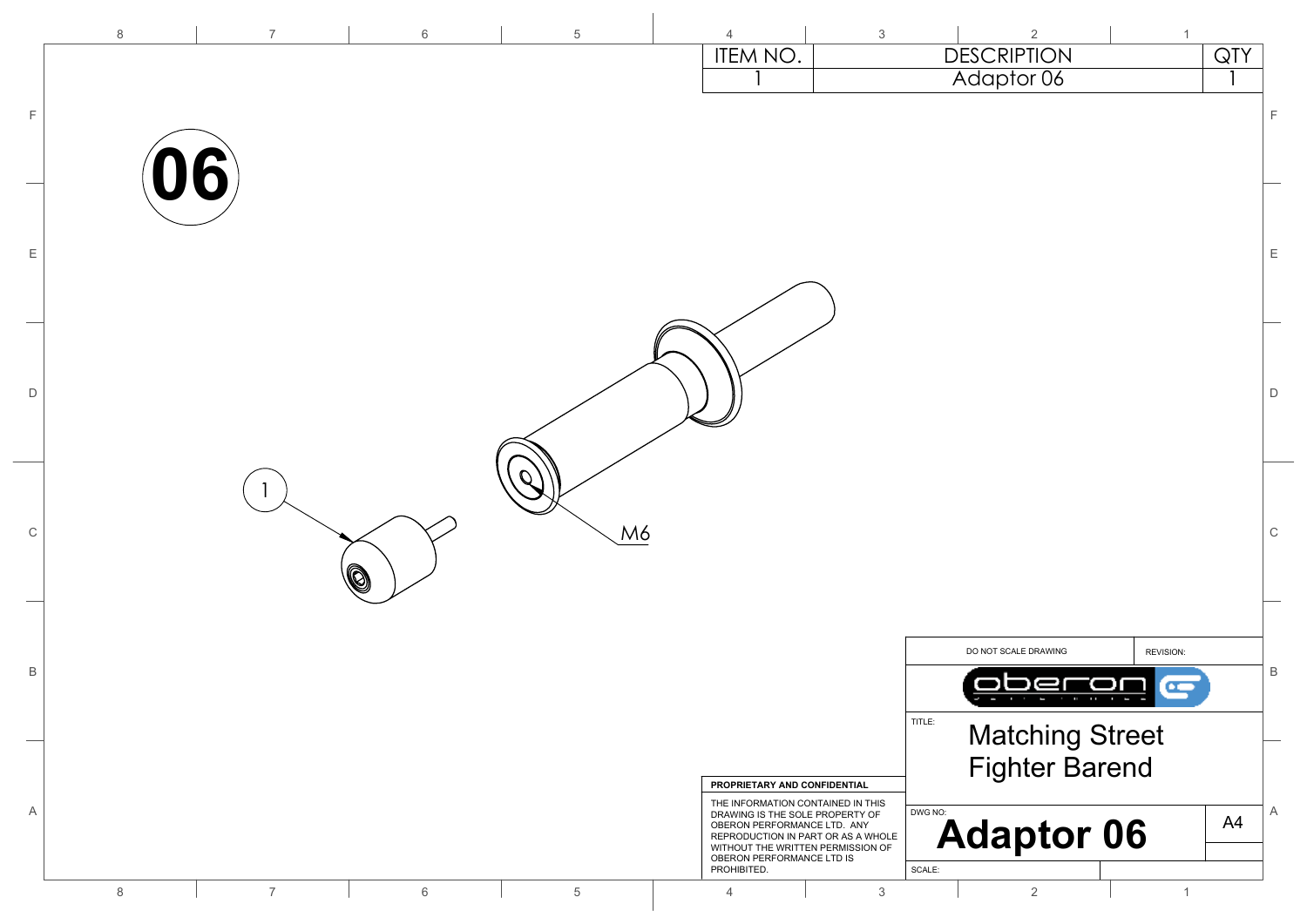| F           | $\,8\,$<br>18  | $\overline{7}$ | 6 | $\,$ 5 $\,$    | $\overline{4}$<br>ITEM NO. | $\mathfrak{S}$                                                                                                                                                                                                                              | $\overline{2}$<br><b>DESCRIPTION</b><br>Adaptor 08                          | $\mathbf{1}$                                                                                    | QTY<br>$\mathsf F$ |
|-------------|----------------|----------------|---|----------------|----------------------------|---------------------------------------------------------------------------------------------------------------------------------------------------------------------------------------------------------------------------------------------|-----------------------------------------------------------------------------|-------------------------------------------------------------------------------------------------|--------------------|
| Ε           |                |                |   |                |                            |                                                                                                                                                                                                                                             |                                                                             |                                                                                                 | $\mathsf E$        |
| D           |                |                |   |                |                            |                                                                                                                                                                                                                                             |                                                                             |                                                                                                 | $\mathsf D$        |
| $\mathbb C$ |                |                | Ò |                | M8                         |                                                                                                                                                                                                                                             |                                                                             |                                                                                                 | $\mathsf C$        |
| B           |                |                |   |                |                            |                                                                                                                                                                                                                                             | DO NOT SCALE DRAWING<br>ŀ                                                   | <b>REVISION:</b><br>$\mathbf{r}$<br>$\mathbf{u} \cdot \mathbf{u} = \mathbf{u} \cdot \mathbf{u}$ | $\mathsf B$        |
| Α           |                |                |   |                |                            | PROPRIETARY AND CONFIDENTIAL<br>THE INFORMATION CONTAINED IN THIS<br>DRAWING IS THE SOLE PROPERTY OF<br>OBERON PERFORMANCE LTD. ANY<br>REPRODUCTION IN PART OR AS A WHOLE<br>WITHOUT THE WRITTEN PERMISSION OF<br>OBERON PERFORMANCE LTD IS | TITLE:<br>Matching Street Fighter<br>Barend<br>DWG NO:<br><b>Adaptor 08</b> |                                                                                                 | A<br>A4            |
|             | $8\phantom{1}$ | $\overline{7}$ | 6 | $\overline{5}$ | PROBIBITED.<br>4           | $\mathfrak{Z}$                                                                                                                                                                                                                              | <b>SCALE: 1:5</b><br>$\overline{2}$                                         | $\mathbf{1}$                                                                                    |                    |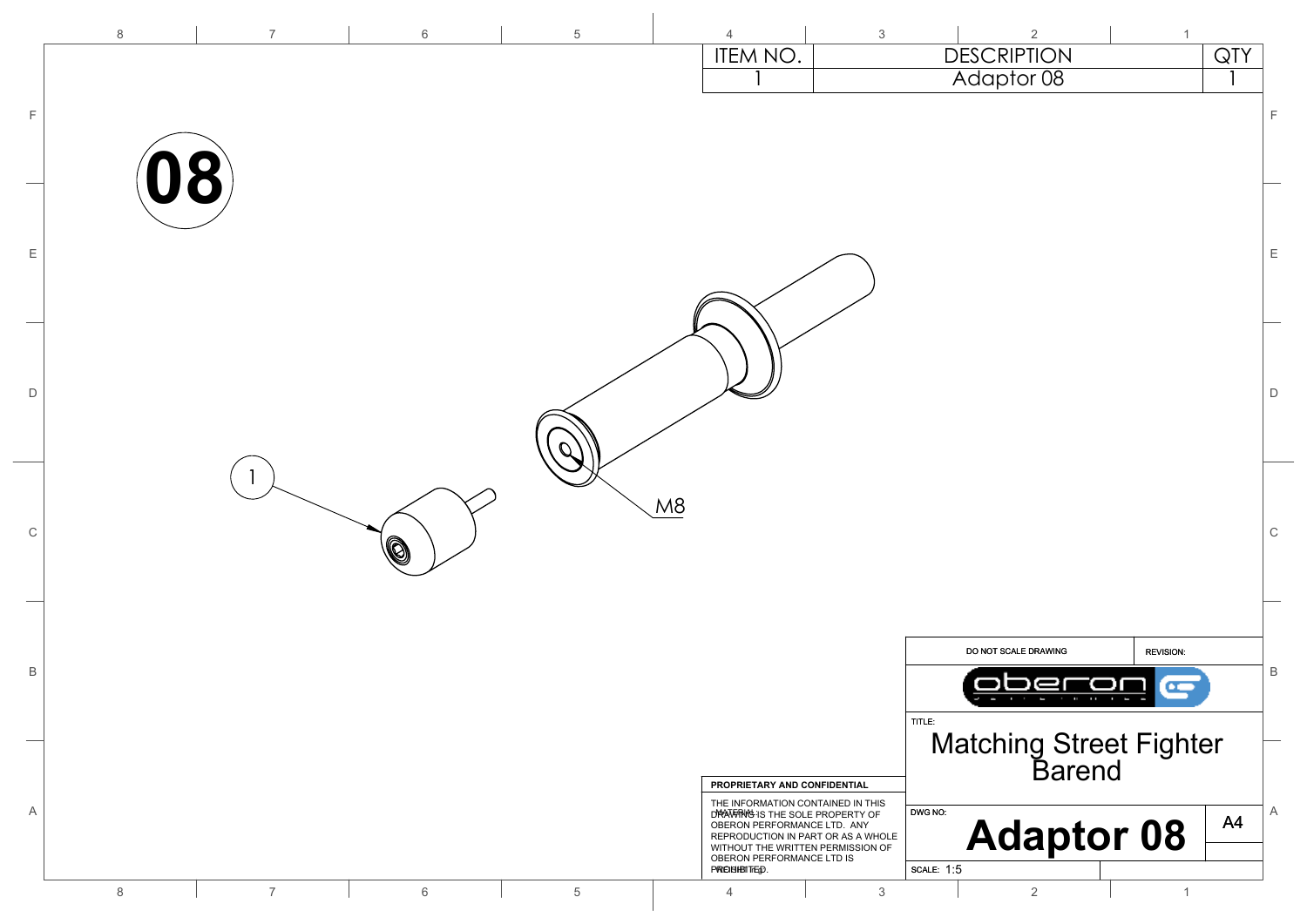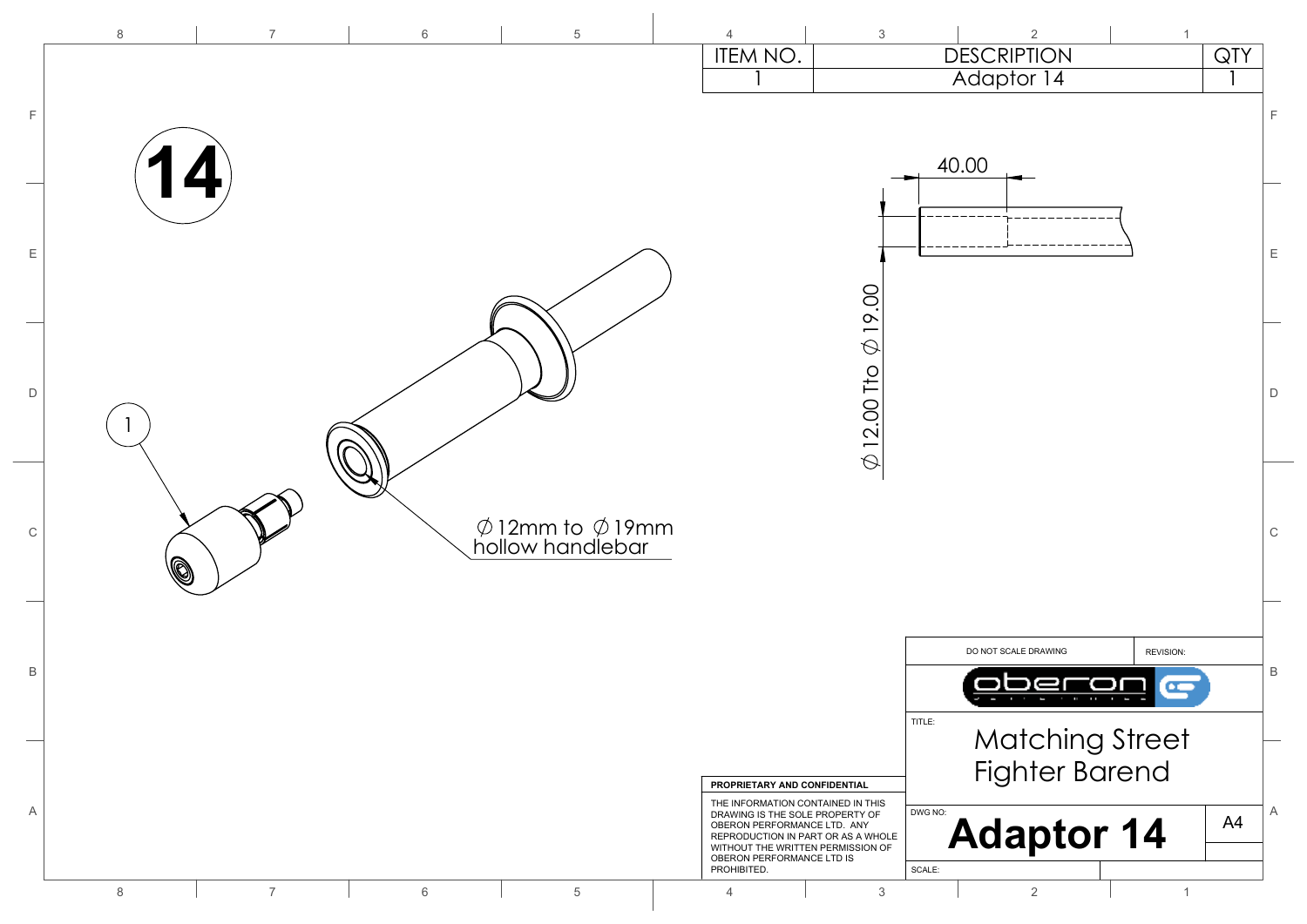|              | 8       | $\overline{7}$ | 6     | $\overline{5}$ | $\overline{4}$                                     | $\mathbf{3}$                                                                                         | 2                                | $\mathbf{1}$ |
|--------------|---------|----------------|-------|----------------|----------------------------------------------------|------------------------------------------------------------------------------------------------------|----------------------------------|--------------|
|              |         |                |       |                | ITEM NO.                                           |                                                                                                      | <b>DESCRIPTION</b><br>Adaptor 16 | QTY          |
| F            |         |                |       |                |                                                    |                                                                                                      |                                  | E            |
|              |         |                |       |                |                                                    |                                                                                                      |                                  |              |
|              | 16      |                |       |                |                                                    |                                                                                                      |                                  |              |
|              |         |                |       |                |                                                    |                                                                                                      |                                  |              |
| Ε            |         |                |       |                |                                                    |                                                                                                      |                                  | Ε            |
|              |         |                |       |                |                                                    |                                                                                                      |                                  |              |
|              |         |                |       |                |                                                    |                                                                                                      |                                  |              |
|              |         |                |       |                |                                                    |                                                                                                      |                                  |              |
| D            |         |                |       |                |                                                    |                                                                                                      |                                  | D            |
|              |         |                |       |                |                                                    |                                                                                                      |                                  |              |
|              |         |                |       |                |                                                    |                                                                                                      |                                  |              |
|              |         |                |       |                |                                                    |                                                                                                      |                                  |              |
| $\mathbb C$  |         |                |       |                |                                                    |                                                                                                      |                                  | $\mathsf C$  |
|              |         | Q              |       |                | Use this adaptor for Yamaha<br>threaded handlebars |                                                                                                      |                                  |              |
|              |         |                |       |                |                                                    |                                                                                                      |                                  |              |
|              |         |                |       |                |                                                    |                                                                                                      | DO NOT SCALE DRAWING             | REVISION:    |
| $\, {\sf B}$ |         |                |       |                |                                                    |                                                                                                      |                                  | B<br>œ       |
|              |         |                |       |                |                                                    |                                                                                                      | TITLE:                           |              |
|              |         |                |       |                |                                                    |                                                                                                      | <b>Matching Street</b>           |              |
|              |         |                |       |                |                                                    | PROPRIETARY AND CONFIDENTIAL<br>THE INFORMATION CONTAINED IN THIS                                    | <b>Fighter Barend</b>            |              |
| Α            |         |                |       |                |                                                    | DRAWING IS THE SOLE PROPERTY OF<br>OBERON PERFORMANCE LTD. ANY<br>REPRODUCTION IN PART OR AS A WHOLE | DWG NO:<br><b>Adaptor 16</b>     | A<br>A4      |
|              |         |                |       |                | PROHIBITED.                                        | WITHOUT THE WRITTEN PERMISSION OF<br>OBERON PERFORMANCE LTD IS                                       | SCALE:                           |              |
|              | $\,8\,$ | $\overline{7}$ | $6\,$ | $\,$ 5 $\,$    | 4                                                  | $\mathfrak{S}$                                                                                       | $\overline{2}$                   | $\mathbf{1}$ |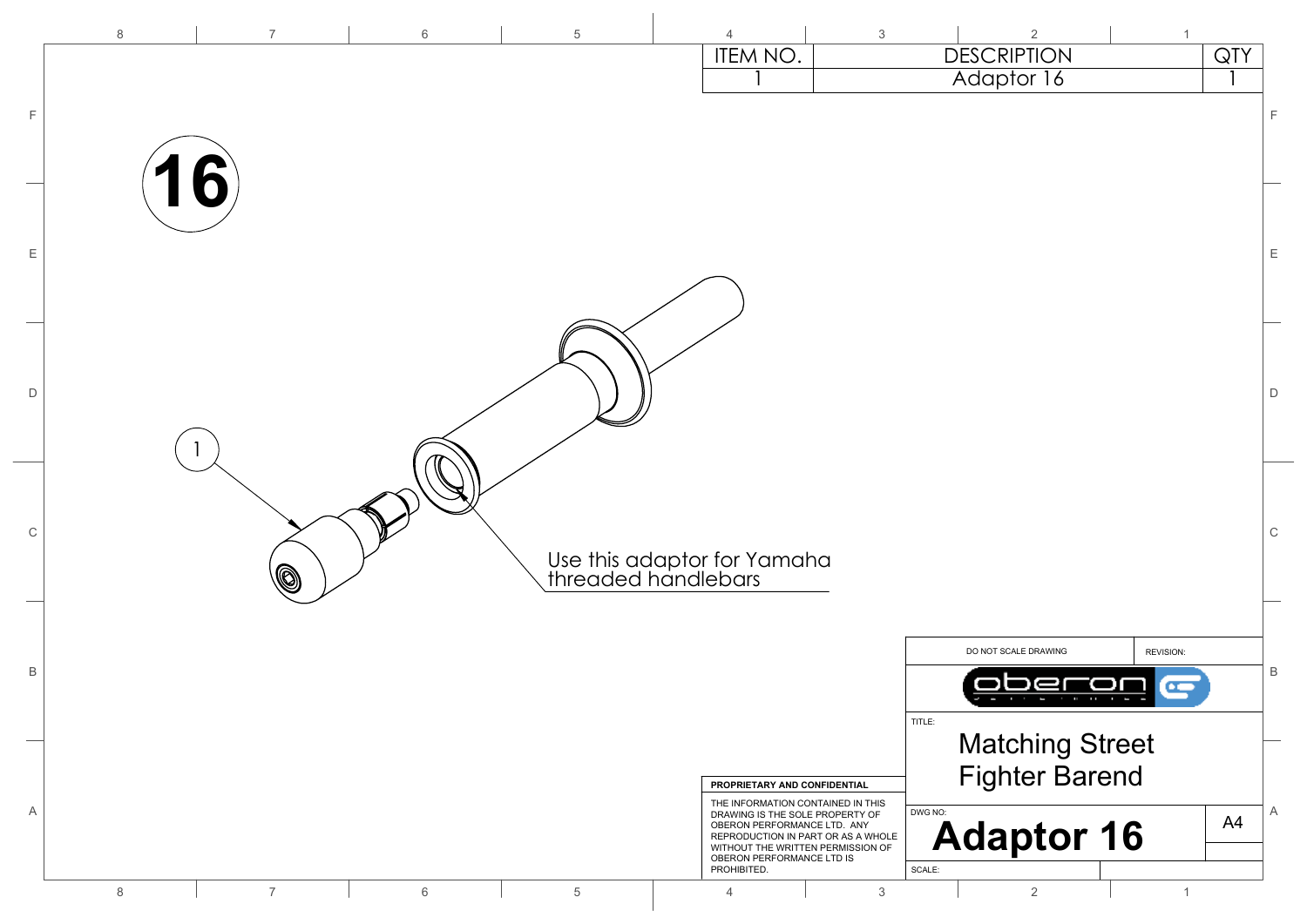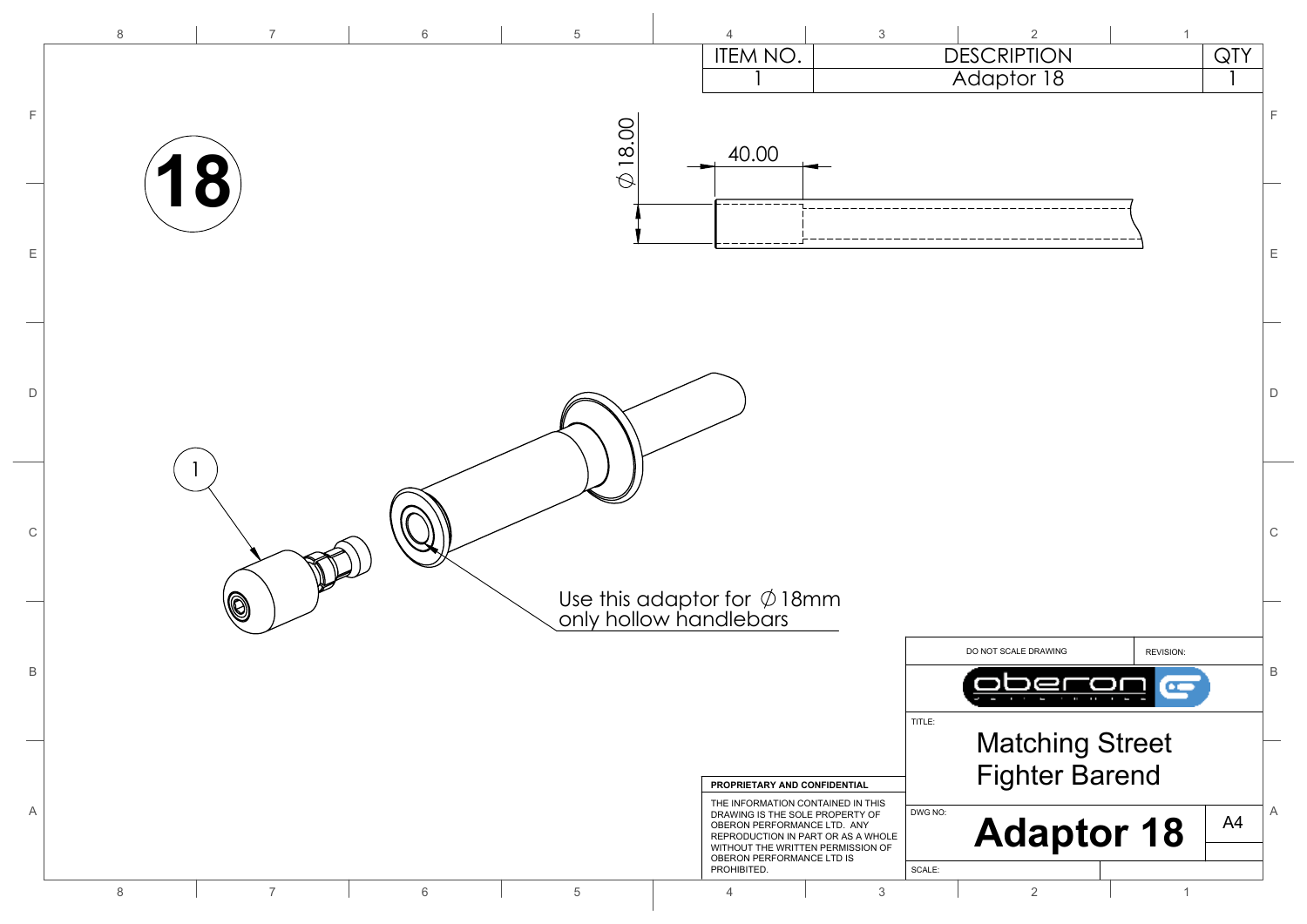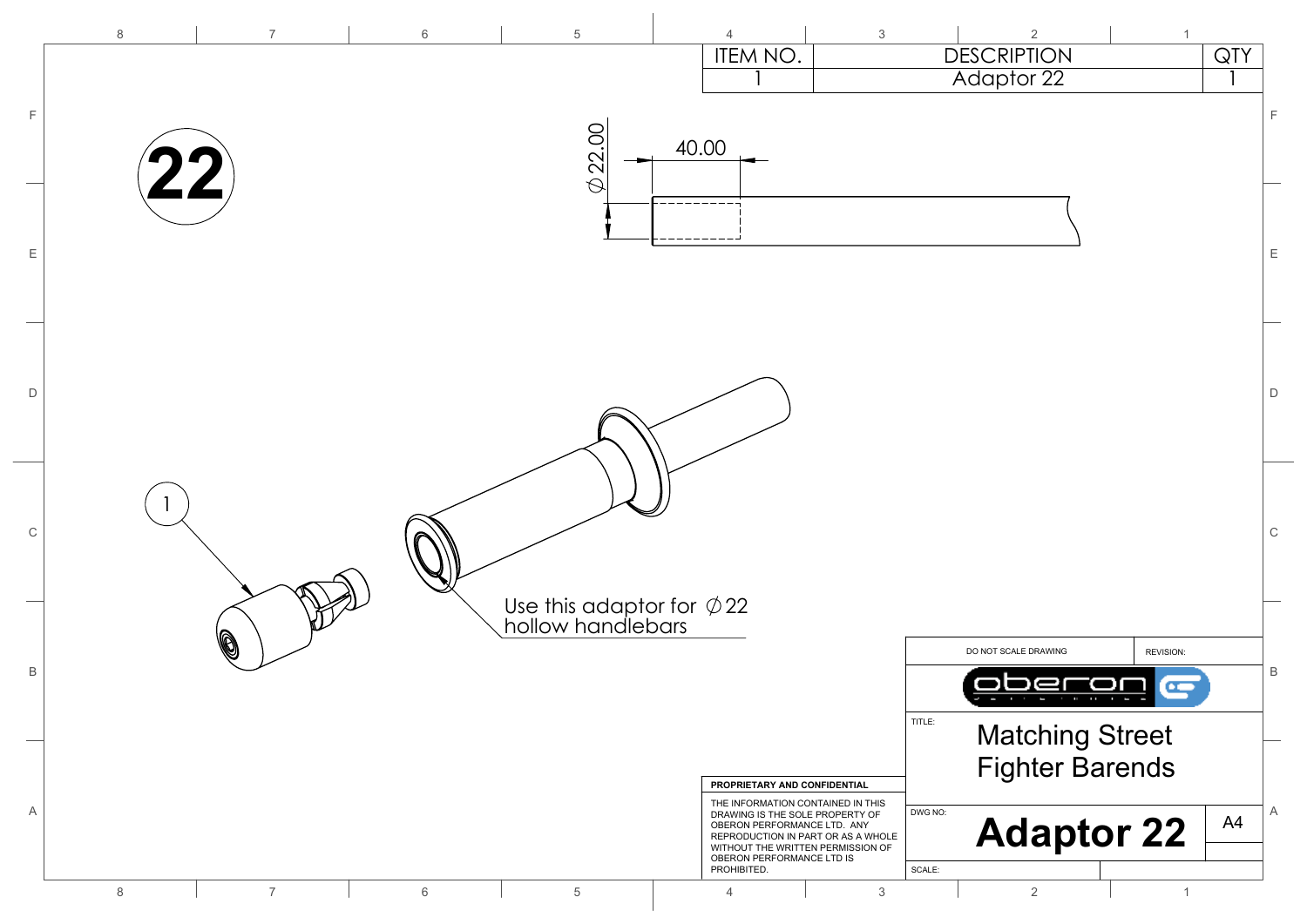|             | $\,8\,$ | $\overline{7}$ | $6\,$                   | $\overline{5}$ | $\overline{4}$                                                                                      | 3<br>$\overline{2}$                |                     |
|-------------|---------|----------------|-------------------------|----------------|-----------------------------------------------------------------------------------------------------|------------------------------------|---------------------|
|             |         |                |                         |                | ITEM NO.                                                                                            | <b>DESCRIPTION</b>                 | QTY                 |
|             |         |                |                         |                |                                                                                                     | Adaptor 26                         |                     |
| F           |         |                |                         |                | $\overline{2}$                                                                                      | Spacer (If required)               | $\overline{4}$<br>F |
|             |         |                |                         |                |                                                                                                     |                                    |                     |
|             |         | O              |                         |                |                                                                                                     |                                    |                     |
|             |         |                |                         |                |                                                                                                     |                                    |                     |
|             |         |                |                         |                |                                                                                                     |                                    |                     |
| Ε           |         |                |                         |                |                                                                                                     |                                    | $\mathsf E$         |
|             |         |                |                         |                |                                                                                                     |                                    |                     |
|             |         |                |                         |                |                                                                                                     | $\emptyset$ 7/8" or $\emptyset$ 1" |                     |
|             |         |                |                         |                |                                                                                                     |                                    |                     |
|             |         |                | $99\%$                  |                |                                                                                                     |                                    |                     |
| D           |         |                | M6                      |                |                                                                                                     |                                    | $\mathsf D$         |
|             |         |                |                         |                |                                                                                                     |                                    |                     |
|             |         |                |                         |                |                                                                                                     |                                    |                     |
|             |         |                | Ø                       |                |                                                                                                     |                                    |                     |
|             |         |                | $\mathcal{O}$           |                | Use this adaptor to cover up to<br>max 9mm depth of handlebar                                       |                                    |                     |
|             |         |                | $\mathcal{O}$           |                |                                                                                                     |                                    |                     |
| $\mathsf C$ |         |                | $\mathbb{Z}/\mathbb{Z}$ |                |                                                                                                     |                                    | $\mathsf C$         |
|             |         |                |                         |                |                                                                                                     |                                    |                     |
|             |         | ß              |                         |                |                                                                                                     |                                    |                     |
|             |         |                | 2                       |                |                                                                                                     |                                    |                     |
|             |         |                |                         |                |                                                                                                     | DO NOT SCALE DRAWING               | REVISION:           |
| В           |         |                |                         |                |                                                                                                     |                                    | $\, {\sf B}$<br>œ   |
|             |         |                |                         |                |                                                                                                     | TITLE:                             |                     |
|             |         |                |                         |                |                                                                                                     | <b>Matching Street</b>             |                     |
|             |         |                |                         |                |                                                                                                     | <b>Fighter Barend</b>              |                     |
|             |         |                |                         |                | PROPRIETARY AND CONFIDENTIAL                                                                        |                                    |                     |
| Α           |         |                |                         |                | THE INFORMATION CONTAINED IN THIS<br>DRAWING IS THE SOLE PROPERTY OF<br>OBERON PERFORMANCE LTD. ANY | DWG NO:                            | A<br>A4             |
|             |         |                |                         |                | REPRODUCTION IN PART OR AS A WHOLE<br>WITHOUT THE WRITTEN PERMISSION OF                             | <b>Adaptor 26</b>                  |                     |
|             |         |                |                         |                | OBERON PERFORMANCE LTD IS<br>PROHIBITED.                                                            | SCALE:                             |                     |
|             | 8       | $\overline{7}$ | 6                       | 5              | $\overline{4}$                                                                                      | 3<br>2                             |                     |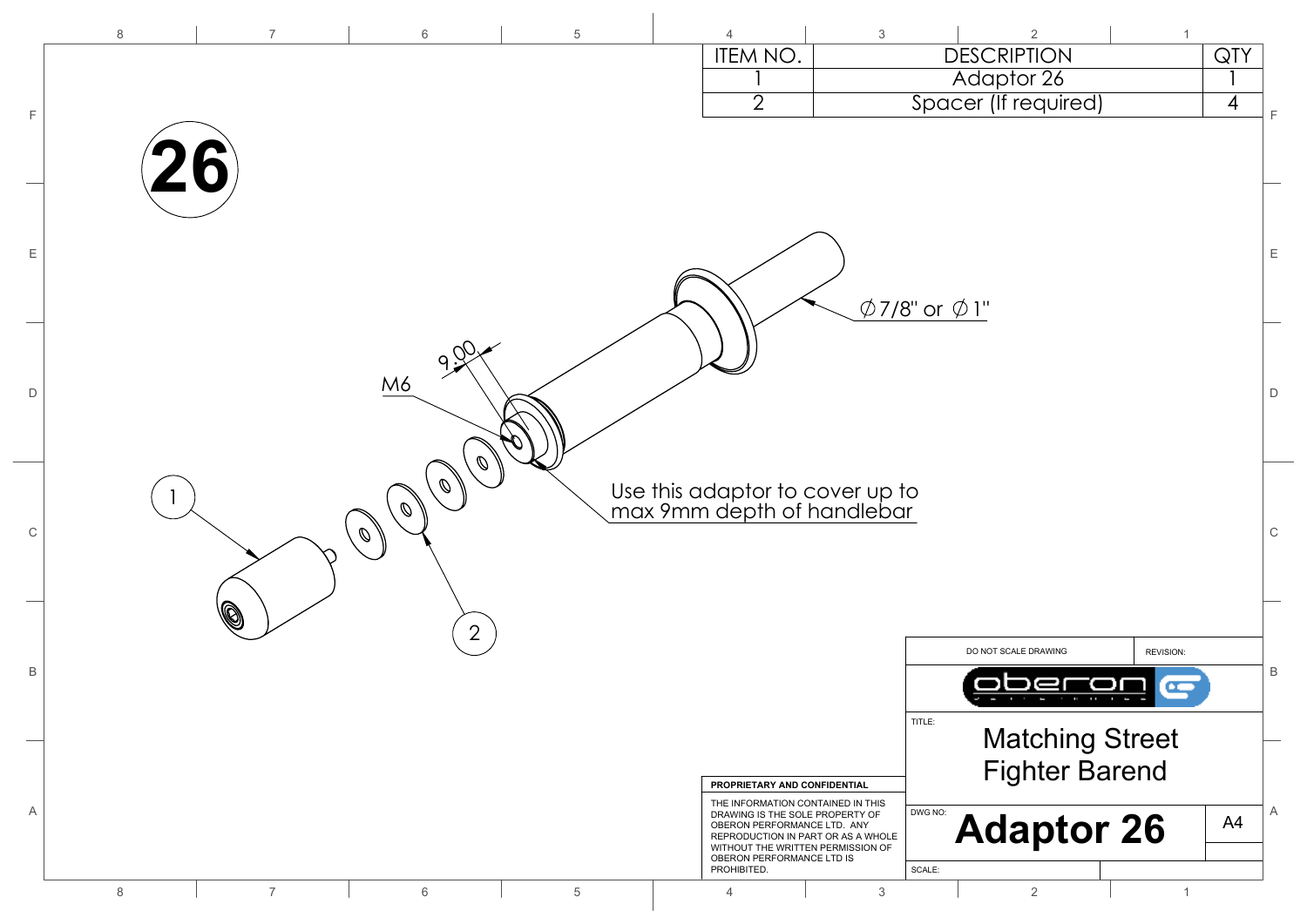|              | $\,8\,$ | $\overline{7}$ | $6\,$                          | $\,$ 5 $\,$ | 4                                                                 | $\mathbf{3}$                                                            | $\overline{2}$                     | $\overline{1}$ |                |
|--------------|---------|----------------|--------------------------------|-------------|-------------------------------------------------------------------|-------------------------------------------------------------------------|------------------------------------|----------------|----------------|
|              |         |                |                                |             | ITEM NO.                                                          |                                                                         | <b>DESCRIPTION</b>                 |                | QTY            |
|              |         |                |                                |             |                                                                   |                                                                         | Adaptor 28                         |                |                |
| E            |         |                |                                |             | $\overline{2}$                                                    |                                                                         | Spacer(If required)                |                | $\overline{4}$ |
|              |         |                |                                |             |                                                                   |                                                                         |                                    |                |                |
|              |         |                |                                |             |                                                                   |                                                                         |                                    |                |                |
|              |         |                |                                |             |                                                                   |                                                                         |                                    |                |                |
|              |         |                |                                |             |                                                                   |                                                                         |                                    |                |                |
| Ε            |         |                |                                |             |                                                                   |                                                                         |                                    |                | E              |
|              |         |                |                                |             |                                                                   |                                                                         |                                    |                |                |
|              |         |                |                                |             |                                                                   |                                                                         | $\emptyset$ 7/8" or $\emptyset$ 1" |                |                |
|              |         |                |                                | 900         |                                                                   |                                                                         |                                    |                |                |
|              |         |                |                                |             |                                                                   |                                                                         |                                    |                |                |
|              |         |                | M8                             |             |                                                                   |                                                                         |                                    |                |                |
| D            |         |                |                                |             |                                                                   |                                                                         |                                    |                | $\mathsf D$    |
|              |         |                |                                |             |                                                                   |                                                                         |                                    |                |                |
|              |         |                | $\mathcal{O}$                  |             |                                                                   |                                                                         |                                    |                |                |
|              |         |                | $\mathcal{Q}$                  |             |                                                                   |                                                                         |                                    |                |                |
|              |         |                | $\mathcal{Q}$                  |             |                                                                   | Use this adaptor to cover up to<br>max 9mm depth of handlebar           |                                    |                |                |
| $\mathsf C$  |         |                | $\mathbb{\ell} \, \mathscr{O}$ |             |                                                                   |                                                                         |                                    |                | $\mathsf C$    |
|              |         |                |                                |             |                                                                   |                                                                         |                                    |                |                |
|              |         |                |                                |             |                                                                   |                                                                         |                                    |                |                |
|              |         | (Q             | $\overline{2}$                 |             |                                                                   |                                                                         |                                    |                |                |
|              |         |                |                                |             |                                                                   |                                                                         | DO NOT SCALE DRAWING               | REVISION:      |                |
| $\, {\sf B}$ |         |                |                                |             |                                                                   |                                                                         |                                    | Œ              | B              |
|              |         |                |                                |             |                                                                   |                                                                         |                                    |                |                |
|              |         |                |                                |             |                                                                   |                                                                         | TITLE:<br><b>Matching Street</b>   |                |                |
|              |         |                |                                |             |                                                                   |                                                                         | <b>Fighter Barends</b>             |                |                |
|              |         |                |                                |             | PROPRIETARY AND CONFIDENTIAL<br>THE INFORMATION CONTAINED IN THIS |                                                                         |                                    |                |                |
| Α            |         |                |                                |             | DRAWING IS THE SOLE PROPERTY OF<br>OBERON PERFORMANCE LTD. ANY    |                                                                         | DWG NO:                            |                | A<br>A4        |
|              |         |                |                                |             |                                                                   | REPRODUCTION IN PART OR AS A WHOLE<br>WITHOUT THE WRITTEN PERMISSION OF | <b>Adaptor 28</b>                  |                |                |
|              |         |                |                                |             | OBERON PERFORMANCE LTD IS<br>PROHIBITED.                          |                                                                         | SCALE:                             |                |                |
|              | 8       | $\overline{7}$ | 6                              | 5           | $\overline{4}$                                                    | 3                                                                       | $\overline{2}$                     | $\mathbf{1}$   |                |